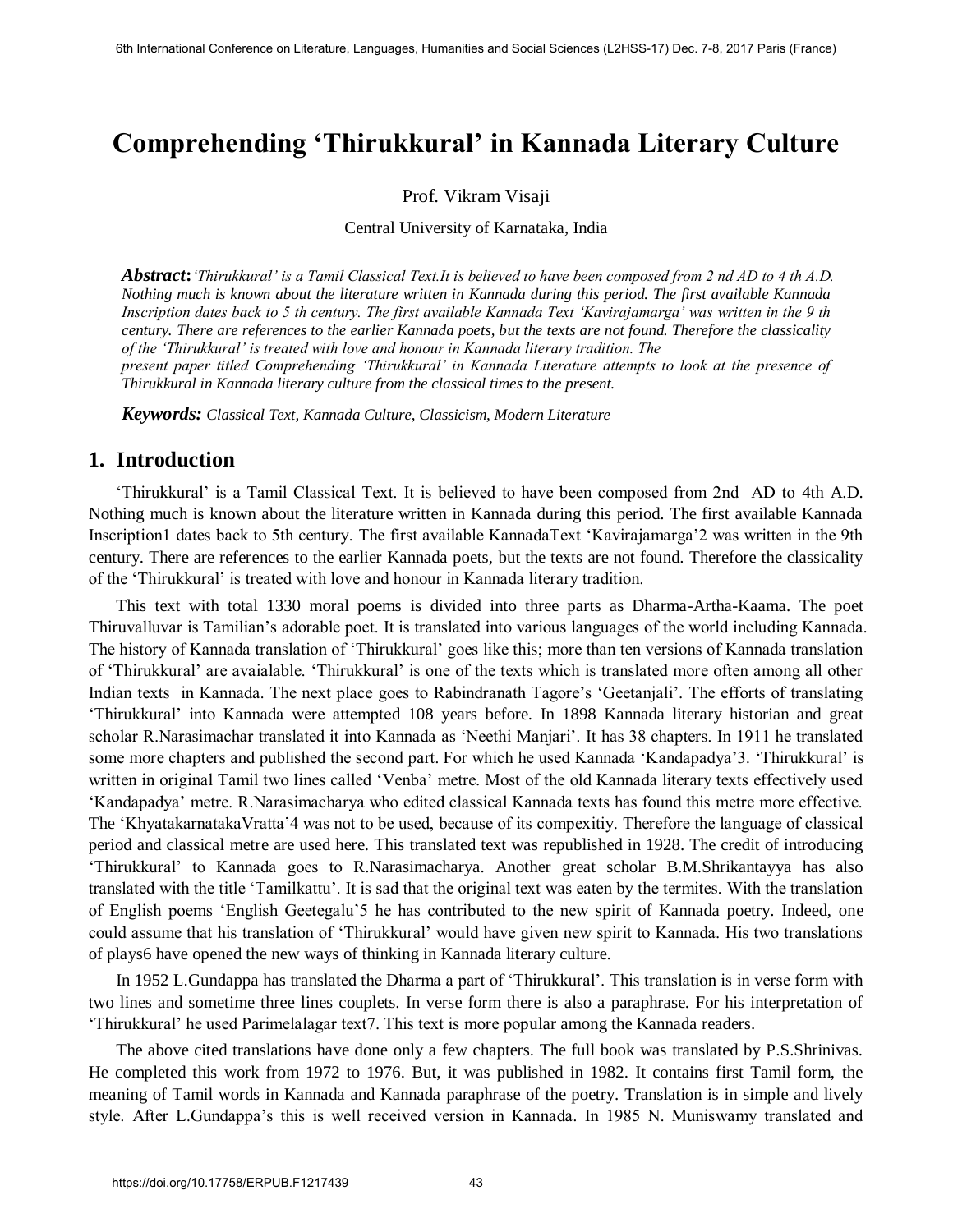published complete 'Thirukkural'. K.Jayaraman's translated work 'Thirukkural' was published in 2001. N.Geetacharya and M. Pasumalai Arasu's collaborated translation of Kannada 'Thirukkural' came out in 2004. Prof. Pradhan Gurudatt's translation is also available. M.Govindaraju's 'Thirukkural' Kannada translation is published by B.M.Shri Pratishtana. M.Pasumalai Arasu in 1995 has translated the analogy of Sarvajna's Tripadi8 and Hundred Kurul as 'Sarvajna Nooru Kurul Nooru'. Apart from these, there may also be one are two translations available. From the beginning kurul have has been translated for the purpose of pamphlet, speech and comparative study. That too, during the Cauvery water sharing dispute, in order to respond and express solidarity. The interests behind all translations are: 'Thirukkural' is the oldest Tamil classical text with the moral and ethical values, written in two lines, without any difficulty in the meaning, not being the lengthiest epic with the single subject, it responds and addresses to the universal issues. Even the single part translation of Thirukkural will not affect the meaning. The kind of universality it is having has also played a major role to in the translation of 'Thirukkural' into Kannada.

The analytical forms of most of the Kannada translations have not come out of Brahaminical framework. This is also found in Tamil analysis says Norman Cutler9. In India, the idea of looking out of the Brahaminical framework was taught by Tamil literature. Scholars of Tamil and Kannada have called it 'Tamil Veda' and 'Tamil Bhagavadgeeta.' This is how 'Thirukkural' was framed into 'veda' and 'geeta', which was unwanted. Veda and Geeta along with its excellent thoughts it includes inequality, violence, brahaminical attitude and male domination. Then how to compare it with 'Thirukkural'? But Tamil analysis and Kannada translations have accepted it.

The parts Dharma-Artha-Kaama of 'Thirukkural' appear to be the copy of Sanskrit. The structure of 'Thirukkural' doesn't look like the copy of Sanskrit. Apart from that it doesn't have Moksha part. 'Thirukkural' will not fit into the Sanskrit culture which has always accepted Moksha notion. Dharma-Artha-Kaama is belief and everyday reality too. 'Thirukkural' is built upon such a belief upon such a reality. For that it has used all sorts of imagination, description, exaggeration. It is his success of structure, style and narration. Here the caste is not mentioned. The desire to reach the mass is the strength of this text.

In the recent days new discussions about the relations between Kannada and Tamil have begun. Through his insightful texts S.Shettar10 has created a space for the new dimensions. The search for such relation started in the context of 'Sangam' literature. But the relations with 'Thirukkural' was not discussed anywhere. Not only in S.Shettar's texts, also in the major discussions had that happened regarding Kannada and Tamil relations11. Let us discuss the reasons.

'Thirukkural's period is identified as 2nd to 4th century. The first available Kannada text 'Kavirajamarga' is said to have been composed in 9th century. There is no reference about Tamil in 'Kavirajamarga'. But this text was also in search of new poetics to come out of Sanskrit framework. It was towards finding new poetics. It was not successful likeTamil. But its attempt is remarkable. The author of 'Kavirajmarga' was not enthusiastic to learn from Tamil, or he might have not have had tools to learn it. But his way of finding new independent Kannada poetics is related with Tamil poets. S.Shettar cited an interesting observation 'Kavirajamarga did not get interpretations in olden period, but Tholkappiam got more number of interpretation texts12. If the successive poets in Kannada have developed the poetics of Kavirajamarga Kannada poetics would have been liberated and strengthened. The unimportance of kavirajamarga is ascribed to a historical fallacy. In this regard 'Tholkappiam', 'Shilappadikaram', 'Thirukkural' are privileged texts. They went on growing generations with poets, critics and interpretators. Champu13 poets of 10th (A.D.) century have not mentioned Tamil literature or culture in their texts. Pampa14, while comparing his poetry with the beautiful woman has cited Kerala and Andhra. But has not referred to Tamil anywhere. In Vachanas there are more references to shaivabhakti tradition. It means, the relation with Tamil is restricted to Tamil geography, but there are no examples of learning from Tamil literature. Further, in the writings of Harihara15 the influence of Tamil bhakti movement can be seen. Overall, the influence of Tamil literature on Kannada literature is very less. That too, the influence of 'Thirukkural' is not quite visible.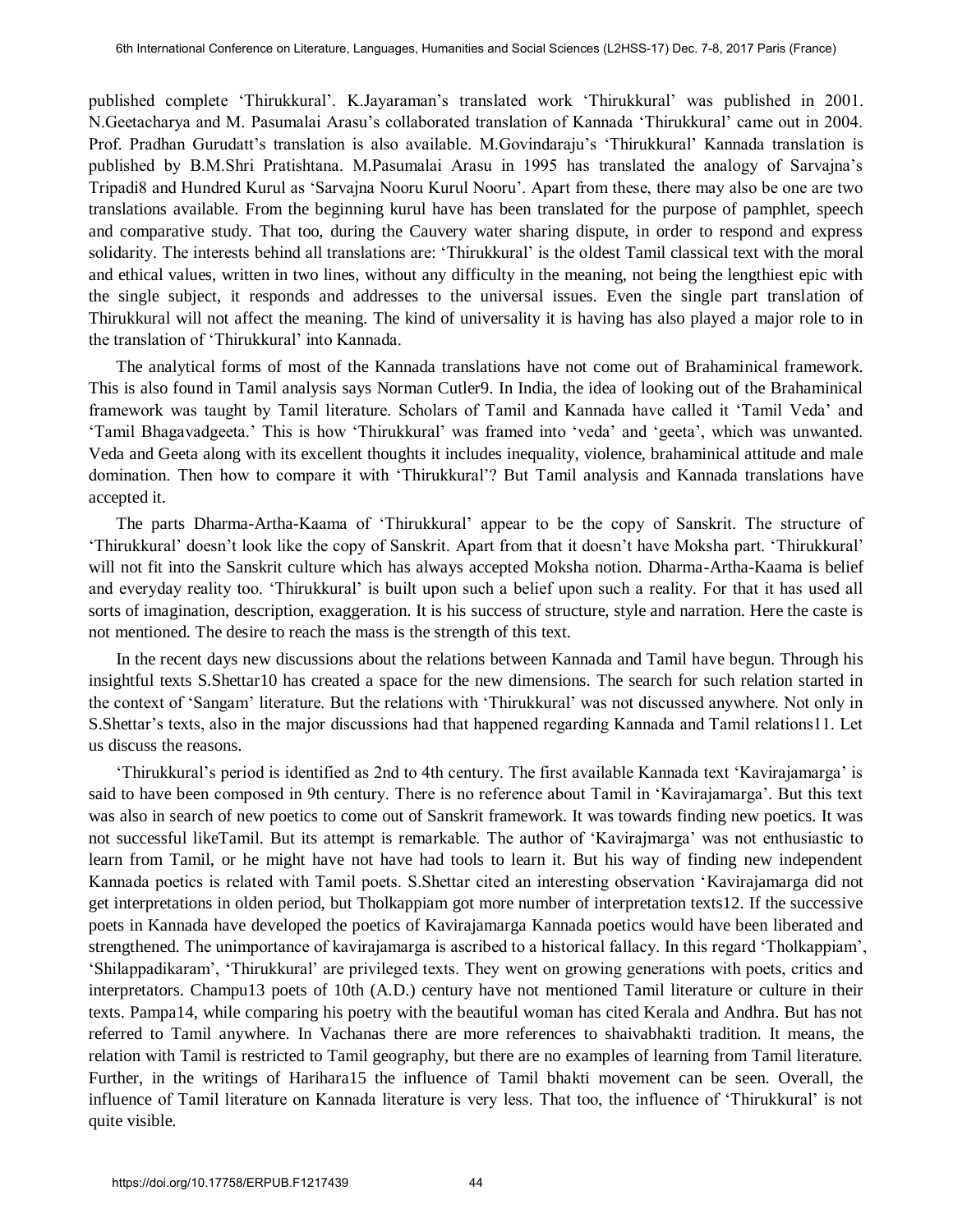What are the reasons for it? Classical Kannada poets were exposed to vast subjects. For that Mahabharata, Ramayana, the stories of Jainacharryas and Prakrit literature helped them. They divided poetry into 'Laukika' and 'Aagamika'16.This division has outgrown its limitations. It means one can see 'Laukika' in 'Aagamika' and 'Aagamika' in 'Laukika'. The stories of Karnataka and its rulers are depicted in the canvas of Mahabharata and Ramayana. The nature of 'Thirukkural' did not fascinate Kannada poets, who have found in classical epic poetry , the lengthy figure of speech, native narrative styles, love and war, sacrificing the life and entering in to the vairagya (Renunciation). It is applicable to many classical Kannada texts up to 19th century, and the modern Kannada literature learnt from English literature. Modern Kannada Literature learnt from Bengali, Marathi, and Telugu but has not attempted to learn from Tamil especially from 'Thirukkural'.

Apart from that, classical Kannada texts are story-oriented. Kannada poetry has accepted positively the story and narration. Majority of the folk poems tell stories and find contentment in narration. But Vachana is exceptional. Tripadis17 of Sarvajna also don't fit into the classical texts' framework. Harihara created Ragale18 which to tell the stories of shivabhaktas. Till the beginning of modern Kannada literature this tradition continued. 'Thirukkural' structure is different. It is not interested in narrating any story. It has narrated its understanding of values and morals. It will not make difference if you reorganise the chapters. 'Thirukkural' has no characters, incidents, different structural patterns. It's away from classical Kannada literary models. Therefore its influence on Kannada literature is not seen.

Old Kannada literature is influenced by Sanskrit and new Kannada literature is from English. On the other side in Kannada there were new experiments in writing literature were done. Kannada literature was delayed in knowing about Tamil poetics. In 1980s and 90's Kannada scholarly world started understanding Tamil poetics. It is common in all Indian languages that the enthusiasm they have shown to borrow from Sanskrit and English was not extended to other regional languages.

There are various texts on 'Thirukkural' in Tamil. Norman Cutler has written a detailed article on it19. There was a need for explanation for the gaps in 'Thirukkural' and since there were many opportunities to understand the brevity and density of the text opines Norman Cutler. He understood it in a theoretical way. There is a possibility of perceiving 'Thirukkural' Kannada translation history in a theoretical perspective. It has been already told that 'Thirukkural' Kannada translations did not impact historically. It has also not effected the poetic consciousness of Kannada poets. The reason may be different. The translation of R.Narashimachar is in 'kandapadya'. This old metre did not give the spirit to new poets. Further, 'Thirukkural' translations are in simple style. Already Sarvanja has proved his ability in his Tripadi using complex, moral and simple styles. More than that Kannada poetics has learnt from several native and western styles. Kuvempu has remembered Tamil Kamban poet in his 'Shri Ramayana Darshanam'20. 'Thirukkural' was not remembered. It's not a parametre, but to remind that there are no examples of remembering 'Thirukkural' in Kannada literary tradition. From old Kannada literature to modern Kannada literature, there is not even a single text which is shaped by 'Thirukkural'. But Kannada has respect for 'Thirukkural' for being the classical text of Tamil literature.

There are various specialities in the poetry of 'Thirukkural'. The Kannada poetry of 9th century has worked to spread the teachings of Jainism. Scholars have noted that the poetry transformed from religiosity to various levels of experience, nevertheless, one of the essentialities of it was to indicate shifts in religions. But 'Thirukkural' does not show particular interest in religion unlike other poetry. His poetry was that of the people, it strives to observe, sensitize human behaviour and emotions instead. He focussed on the inner potential of humans and the ways of individual development in his poetry.

Nevertheless, in the first section of second chapter of 'Thirukkural' there is a whole part dealing with the phenomenon of rain. The significance of rain, the loss of life due to rain, the refreshing atmosphere due to rain, agriculture, the relationship between rain and human life likewise have been discussed. Kannada poetry seldom talks of rain, but never a whole chapter has been dedicated to the same. 'Thirukkural' has elaborately discussed the connection between rain and farmers and their woes. The poetry in Tamil has introspected the various modes and conventions of poetry writing itself which gave Tamil poetry a distinct identity.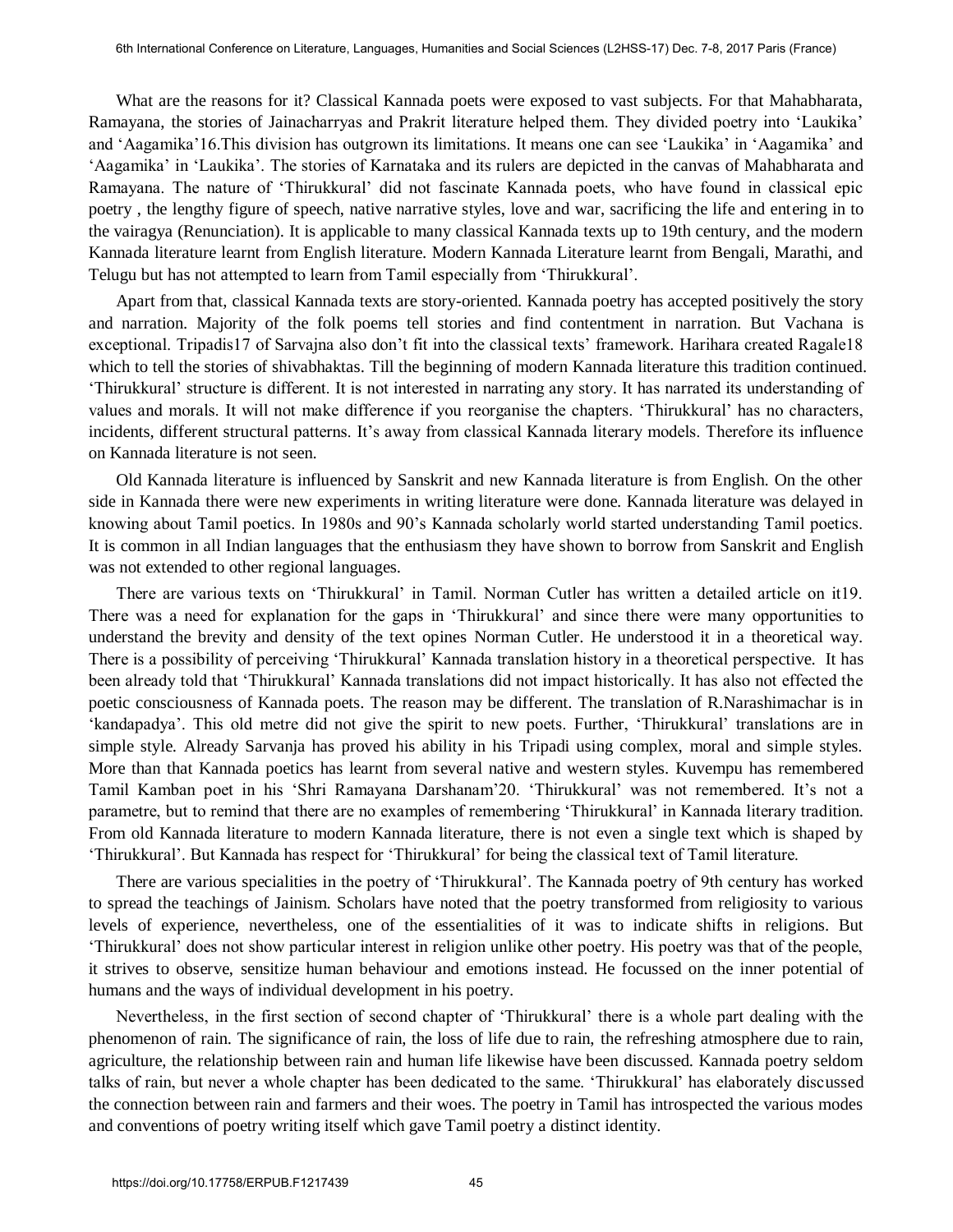The response to 'Thirukkural' by Kannada scholars has been varied. Its aestheticism has been overlooked as simple and ordinary. H.M Nayak, for instance, even commented that the aesthetic quality of Manku Timmana Kagga21 has not been achieved in 'Thirukkural'22. The Kannada realm could not recognise the aestheticism of 'Thirukkural' humanism and ethics as it mainly focussed on the technicalities and complexities of poetry writing such as Champu, Vachana, Ragale, Shatpadi23 etc. It's not that Kannada poetry does not have simple value based didactic poetry, but Kannada poetry has often stressed on poetical devices, complexities and sophistication. In the view of these 'Thirukkural' has been analysed. Probably the poetic trends of a language governs the understanding and analyses of poetry in other languages as well which has often led to the reception of 'Thirukkural' as rather simple in the Kannada realm.

Even in Tamil literature, the poetry in Sangam age had been stratified as 'superior verse'(Merkanakkam) and 'inferior verse'(Keelkanakkam) where the technicalities of poetry stand high and ethical value based poetry was considered low. 'Thirukkural' has also been categorized among the inferior verse owing to its simplicity. It indicates that it did not attract the Tamil scholars in terms of its aesthetic appeal.

Further, 'Thirukkural' sections on love 'Kamattuppal' are close to Kannada poetry of praise. Kannada poetry is filled with verses of praise about a woman's graceful body and beauty and behaviour. 'Thirukkural' also hints at these but is distinct from other poetry. Ancient Kannada poetry has praised both men and women, for instance, Arjuna, Bheema, Karna and Krishna's beauty has been elaborately praised. But 'Thirukkural' has negligible praise of men. Further, Kannada poetry had portrayed women's dilemmas, inner conflicts in poetry such as Akka's Vachanas24, the praise of Draupadi25, Amritamati26, Maluhani27 etc. have been slightly complex.

Also Kannada poetry of praise and love culminate into aestheticism. The moments of intense love,physical desire are nearly to deflate the notions of these and guide people to spirituality and asceticism. Lust physical desires have also been portrayed as upheavals in human life. An edge of experience is also attributed to it. The works like Adipurana28, Prabhulingaleele29, Bharatesha Vaibhava30, Allam's Vachana31, Tatvapada32, have been able to bring out the experiential face of it. Further, modern poetry has various forms of love poetry and in the context of these; 'Thirukkural' has been discussed in a different light.

'Thirukkural' has often been compared to Kannada vachanas, sarvagnya's tripadi and keerthanas33. A comparative study of these has been attempted. The points of references involving such a study have been the Chandassu (metre) and not ethical base. Bringing out wisdom in a few lines has been noted in these. The small size of poetry, enjoined with a moral value, popular style speech among common people, making meaning out of lives, life's ups and downs explicate in poetry, humanism brought into the front have also been matter of discussion and comparative study. These poems reflect a sense of human equality, egalitarian society and have been similar to each other in this respect. The poems give a scope for portraying a sense of equality.

Another interesting point is that the author of 'Thirukkural' Tiruvalluvar has been a part of Karnataka's cultural politics. Similarly, Kannada poet sarvagnya. It was the period of Caveri water dispute. The conflict among people over water distribution led to bullet firing, protest movements, suicides and many other kinds of losses including the loss of human lives. Both the governments tried to exercise force over the centre. The centre postponed the verdict endlessly. Meanwhile the political force changed and the dispute had reached the Supreme Court. The trial and tribulations are still pending on the same. It was in this crucial and hard times that Sarvagyna and Tiruvalluvar proved to be peacemakers for the two disputing states and cultures. After a lot of contemplation both the governments agreed to install the statues of Tiruvalluvar in Bangalore and Sarvagnya in Chennai. This was taken as a symbol of peaceful friendship. Some people protested against such a move too. But the strong will of the government and people, general public led to successful installations of statues in both the cities. Tiruvalluvar's statue was unveiled by the then Tamil Nadu Chief Minister Karunanidhi on August 9, 2009 in Bangalore and B.S Yediyurappa the then Chief Minister of Karnataka unveiled Sarvagnya's statue in Chennai on August 13. It is interesting to note that these figures (Sarvagnya and Tiruvalluvar) gained much prominence in such a dispute.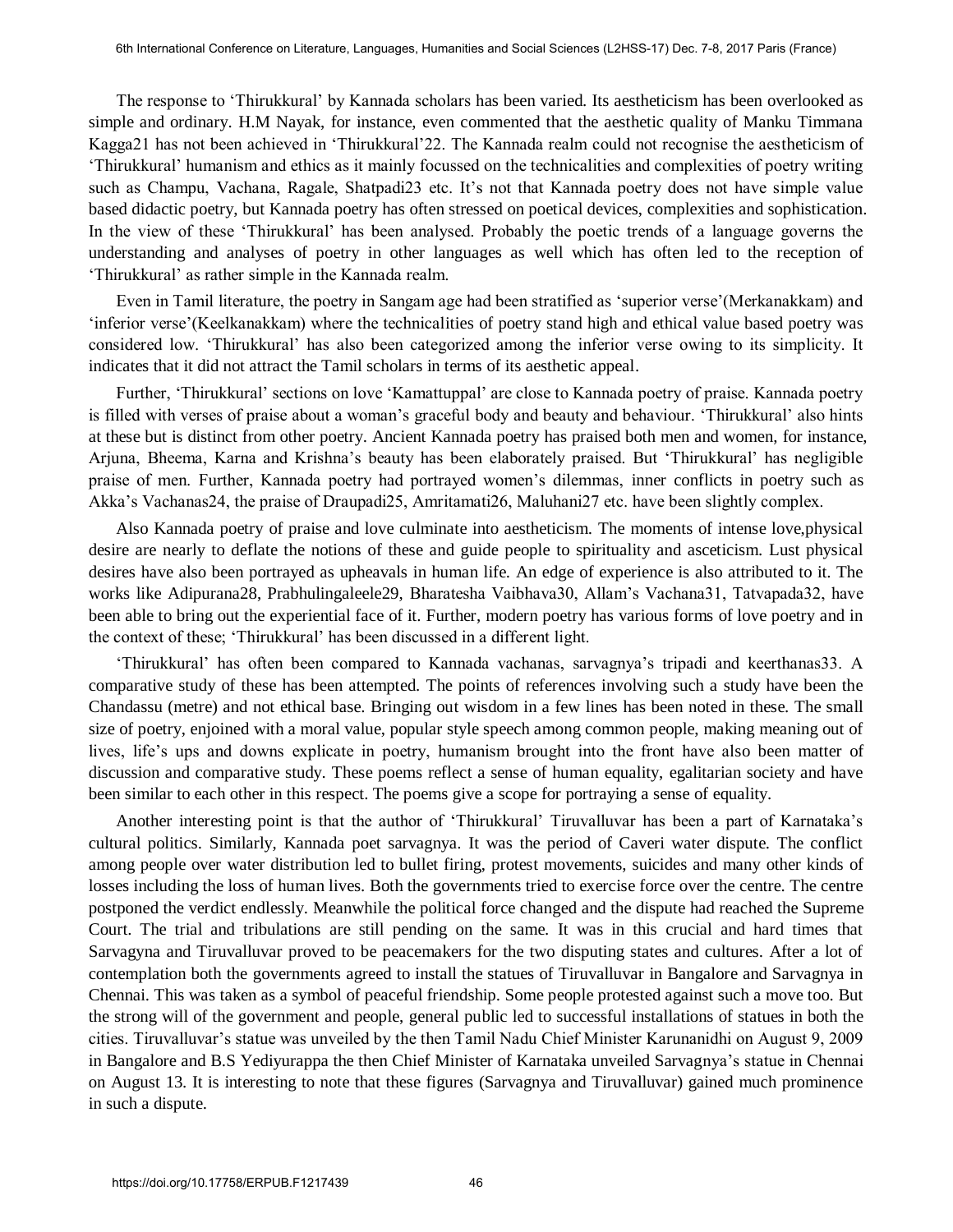Kannada poetry has tried to learn from a famous Tamil poem 'Shilpadikaram'. Kannagi has been the daughter of Kannada too. Her sorrow and protests melted Kannadigas heart. She has played a significant role in Kannada feminism too. 'Thirukkural' has acquired the love of Kannada people. But it couldn't wield much influence on them. We have to wait to see how the next generation perceives it and responds to it.

## **2. References**

- [1] *Halmidi* is the first available Kannada inscription. During the reign of *Kadamba* king *Kakutsabhattaraka*.
- [2] Kavirajamaarga written by Shreevijaya of Rastrakuta Empire.
- [3] *Kandapadya* is four line metre. Especially used in the Kannada classical texts.
- [4] *Khyata Karnataka vrutta* is a prosody which is used in Kannada classical texts.
- [5] *English Geethegalu* (1921)by B.M.Shrikantayya, the translation of English Romantic poems.
- [6] *Aswathaman*(1929), *Parasikaru* (1935), translated plays. *Ashwathaman* is a translation of *Sophocles'Ajax* and Parasikaru is based on *Aeschylus'The Persians*.
- [7] Historically, *Parimelalagar's* commentary, written in the late thirteenth or fourteenth century, has by far been the most influential of the Thirukkural commentaries.
- [8] *Tripadi*, this is native metre. It is the oldest one, during 17<sup>th</sup> century the poet *Sarvagnya* used it.
- [9] *Interpreting Tirukkural: The Role of Commentary in the Creation of a Text (Oct-Dec 1992), By Norman Cutler,* Journal of the American Oriental Society, Vol. 112, No 4 pp 549-566.
- [10] Tamilagam Shangam Kanndada Sahityadaantarsambada (2007) Halegannada lipi, lipikaararu, lipivyavasaya (2014)
- [11] *Sahitya Kathana*(1996) by *D.R.Nagaraj,* Akshara prakashana heggodu,*Tamilu Kavya Mimamse*(1997), by *S.Carlos*, Akshara prakashana heggodu, *Anannya*(2015) by *Tamil Selvi,* Srushti Publication Bengaluru. *Bahubhasha sahitya*(2010) by *Krishnabhat Arthikaje*, Sapna book house Bengaluru.
- [12] Tamilagam Shangam Kanndada Sahityadaantarsambada (2007) by S.Shettar, Abhinava prakashana Bengaluru.
- [13] *Champu* was in practice from the  $9<sup>th</sup>$  century. It is a mixture of Poetry and verse.
- [14] *Pampa* ninth century poet, has written two epics.
- [15] *Harihara*(1200) wrote many *ragale* which is on shivabhaktas.
- [16] The division made in the classical period, *loukika* epics are based on Mahabharata and Ramayana. *Agamika* was based on the life of Jain saints.
- [17] *Tripadi*, this is native metre. It is the oldest prosody during  $17<sup>th</sup>$  century, the poet *Sarvagnya* used it.
- [18] *Ragale* is separate meter which is used by poet *Harihara*. This is in lengthiest form of poetry
- [19] *Interpreting Tirukkural: The Role of Commentary in the Creation of a Text* (Oct-Dec 1992), By *Norman Cutler*, Journal of the American Oriental Society, Vol. 112, No 4 pp 549-566.
- [20] *Shree Ramayana Darshanam* (1949, 1951) by Kuvempu, (1990) publication Department of Kannada and Culture, Govt. of Karnataka. P-140.
- [21] *Manku Timmana kagga* is a collection of poetry, written by *D.V.Gundappa.* poet has used only few lines to express is ideas. It is very popular among kannadigas.
- [22] *H.M.Nayak(preface),Thirukkural* (2007) translated by *P. S Shreenivas*, Priyadarshini publication, Banglore. P-vii.
- [23] *Shatpadi* is six lines poetry form. This is having its own metre. Practiced in the period of classical Kannada literature.
- [24] *Akkamahadevi*, 12<sup>th</sup> century poet, her poems are bold in expressing the subjects related to love, desire and society.
- [25] *Draupadi* is projected differently in classical Kannada texts.
- [26] *YashodharaCharithe* (1225) written by *Janna, amruthamathi* is the heroine of the story. She left her husband the king and falls in love with *Ashtavanka*, the musician.